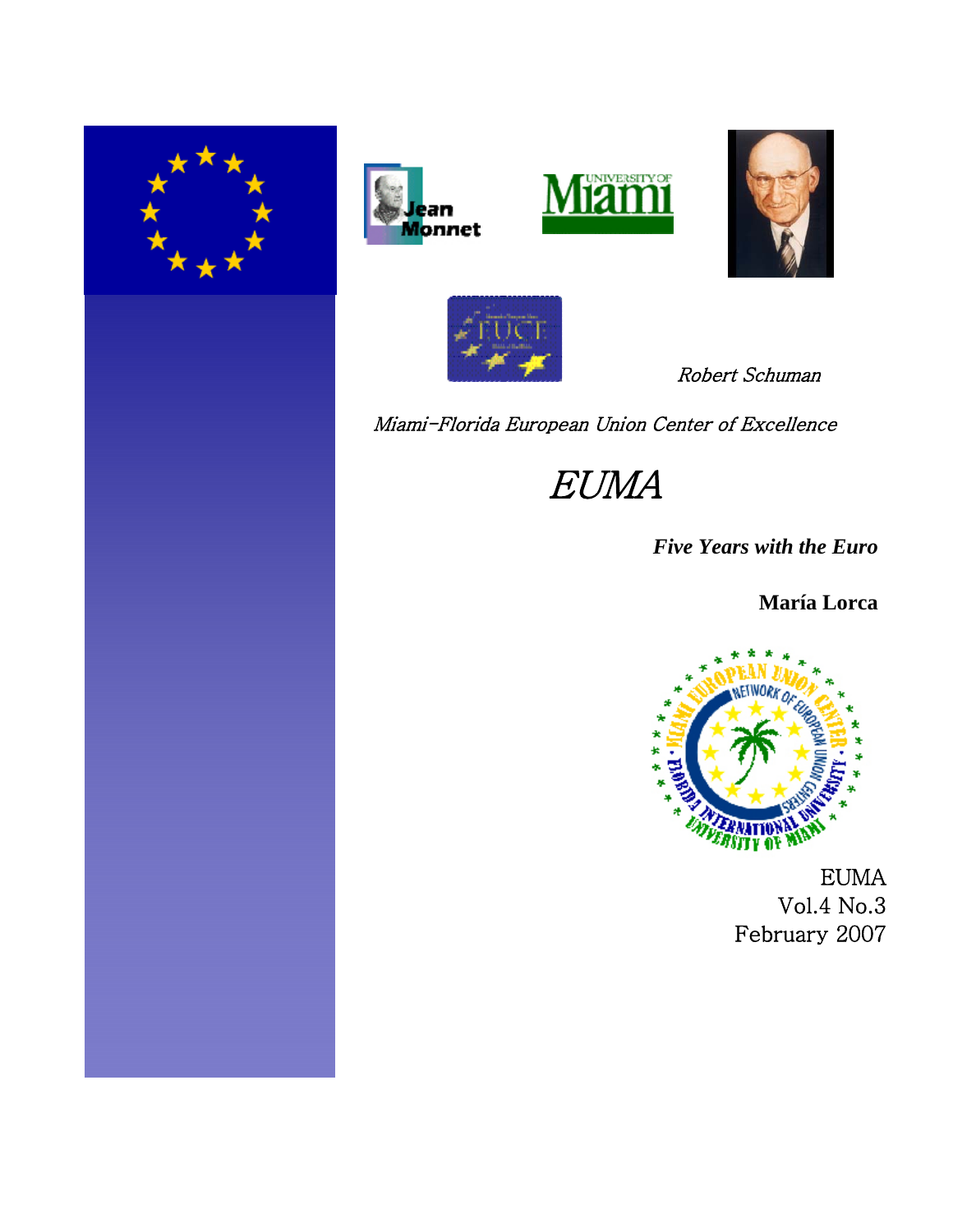# *EUMA*

*European Union Miami Analysis* **(EUMA)** is a bi-weekly service of analytical essays on current, trend setting issues and developing news about the European Union.

These short papers (between 2,000 and 2,500 words in length) are produced by the Miami-Florida European Union Center of Excellence (a partnership of the University of Miami and Florida International University) as an outreach service for the academic, business and diplomatic communities.

Among the topics to be included in the series, the following are suggested:

- $\triangleright$  The collapse of the Constitution and its rescue
- $\triangleright$  Turkey: prospects of membership
- $\triangleright$  Immigration crisis and cultural challenges
- $\triangleright$  Security threats and responses
- $\triangleright$  The EU and Latin America
- $\triangleright$  The EU as a model and reference in the world
- $\triangleright$  The Common Agricultural Policy and other public subsidies
- $\triangleright$  The euro and the dollar
- $\triangleright$  EU image in the United States

These topics form part of the pressing agenda of the EU and represent the multifaceted and complex nature of the European integration process. These short papers also seek to highlight the internal and external dynamics which influence the workings of the EU and its relationship with the rest the world.

| Miami - Florida Center of Excellence | Jean Monnet Chair Staff:                    |
|--------------------------------------|---------------------------------------------|
| University of Miami                  | Joaquín Roy (Director)                      |
| 1000 Memorial Drive                  |                                             |
| 101 Ferré Building                   | Eloisa Vladescu (Editor)                    |
| Coral Gables, FL 33124-2231          | <b>Astrid Boening (Editorial Assistant)</b> |
| Phone: 305-284-3266                  | María Lorca (Research Assistant)            |
| Fax: (305) 284 4406                  |                                             |
| E-Mail: <i>jroy@miami.edu</i>        | <b>Miami-Florida European Union Center</b>  |
| Web: www.miami.edu/eucenter          | Nicol Rae (Co-Director), FIU                |
|                                      |                                             |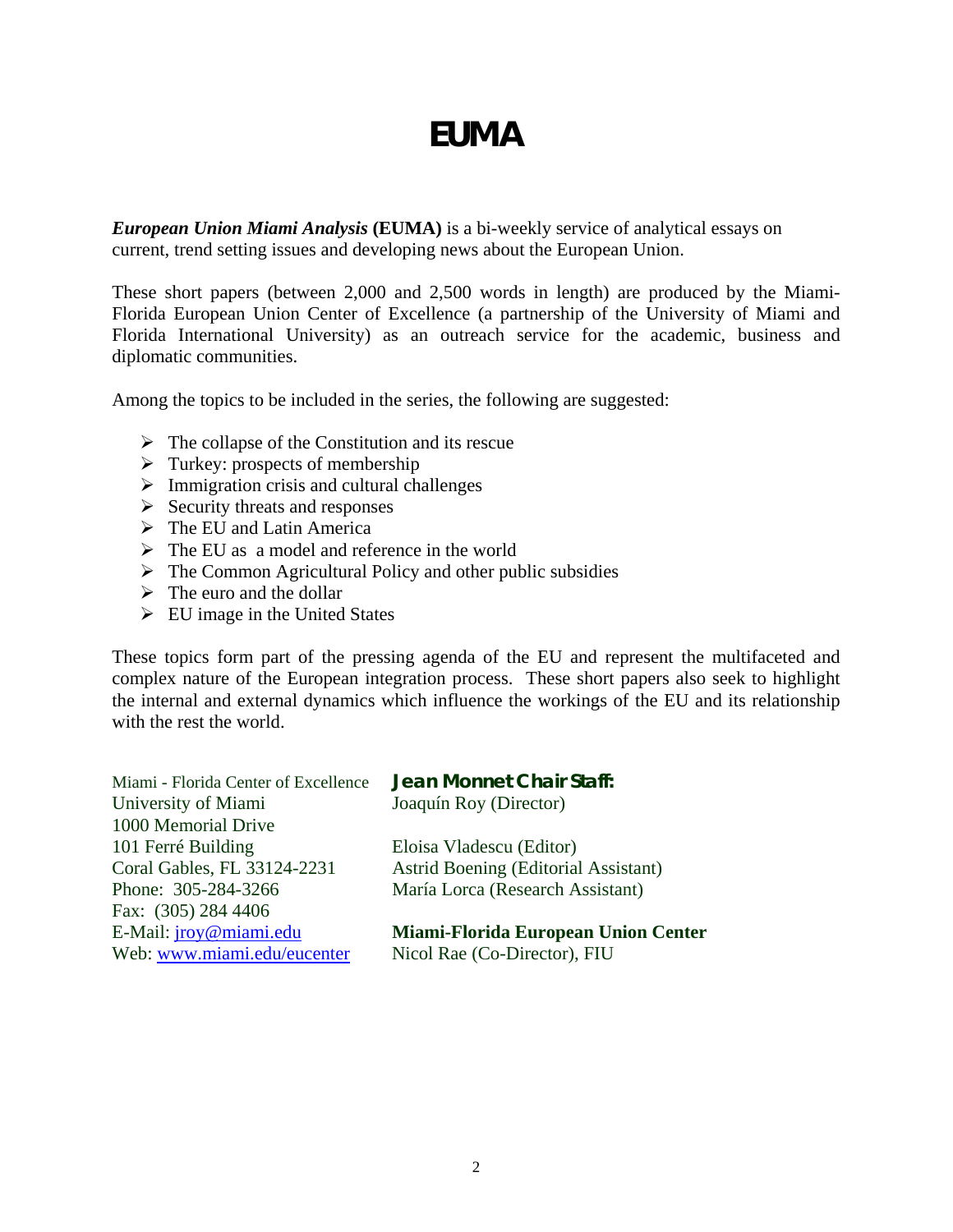## **Five Years with the Euro**

**María Lorca**[∗](#page-2-0)

**Miami-Florida European Union Center of Excellence University of Miami Miami, Florida February 2007**

 $\overline{\phantom{a}}$ 

<span id="page-2-0"></span><sup>∗</sup> María Lorca is currently Instructor of International Economics, a Ph.D. Candidate at the Department of International Studies,, and a Research Assistant at the European Union Center of the University of Miami. She holds a Bachelors of Arts and Science in Political Science, a Master in Business Administration in Finance, and a Master of Science in Economics (University of Miami). Her research interests include comparative political economy, with a special interest in the European Union and Spain. Her most recent publications include ¨The EU-China Trading-Economic Relationship Is Not a Zero-Sum Game¨; ¨Could Europe Take Up the Slack Caused by a Slowdown on US Growth?¨; ¨Immigration in the EU Through Spain¨; ¨EU Unemployment Strategy: In One Ear, Out the Other¨; and, ¨It Ain´t Broken but It Has to Be Fixed¨, all available on line at http://www6.miami.edu/eucenter/.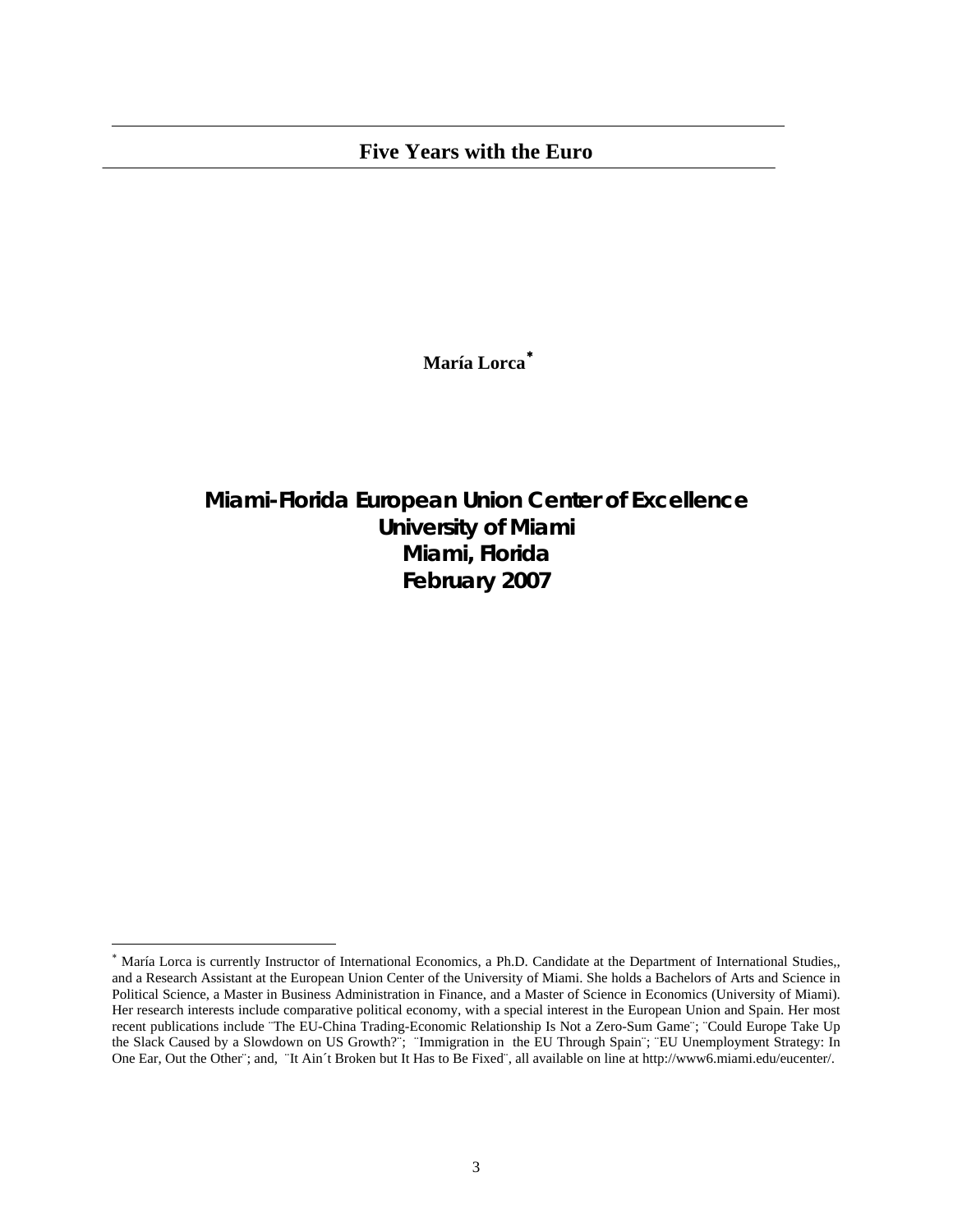#### **1. Introduction**

Since the start of the European Monetary Union there has been an intense debate on whether the euro would challenge the U.S. dollar's dominant role first as an international currency, and then as an official reserve currency.

Five years after the euro was born, it is considered without doubt an international currency since it has been reported that ¨in December (2006) the currency came of age by overtaking the U.S. dollar in terms of the value of notes in circulation<sup>"[1](#page-3-0)</sup>. Moreover, since the euro has successfully developed a solid financial market, it is consequently eroding some of the advantages that historically supported the hegemony of the U.S. dollar as a reserve currency. There are two intertwined reasons that explain why the U.S. dollar remains the leading international currency. To begin with, there is (1) inertia in the use of the U.S. dollar due to years of currency pre-eminence which (2) has helped the U.S. dollar to have an edge over the euro in terms of the size, credit quality and liquidity of the dollar financial markets over the euro market.

Despite all this, the euro has been enjoying a successful moment in the last years since it is appreciating against the U.S. dollar especially since mid-2002 – as the graph shows (graph 1).



Source: Data was collected manually from eSignal data provider (www.esignal.com) and was recorded in excel in order to create the above graph.

Hence, five years later, the European Central Bank (ECB) has reported that "the stock held outside the eurozone must be worth at least €55bn, and that it is almost certainly too low an estimate given the net outflow accounted for by tourists<sup>"[2](#page-3-1)</sup>. In fact, the ECB has "estimated that between 10 and 20 per cent of the  $600$ bn notes in circulation are held outside the eurozone<sup>[3](#page-3-2)</sup>.

<span id="page-3-2"></span><span id="page-3-1"></span><span id="page-3-0"></span><u>1</u> <sup>1</sup> Ralph Atkins, ¨A Coming of Age for the European Currency¨, *Financial Times*, Thursday December 28, 2006. 2  $^{2}$ Ibid.

<sup>3</sup> Ibid.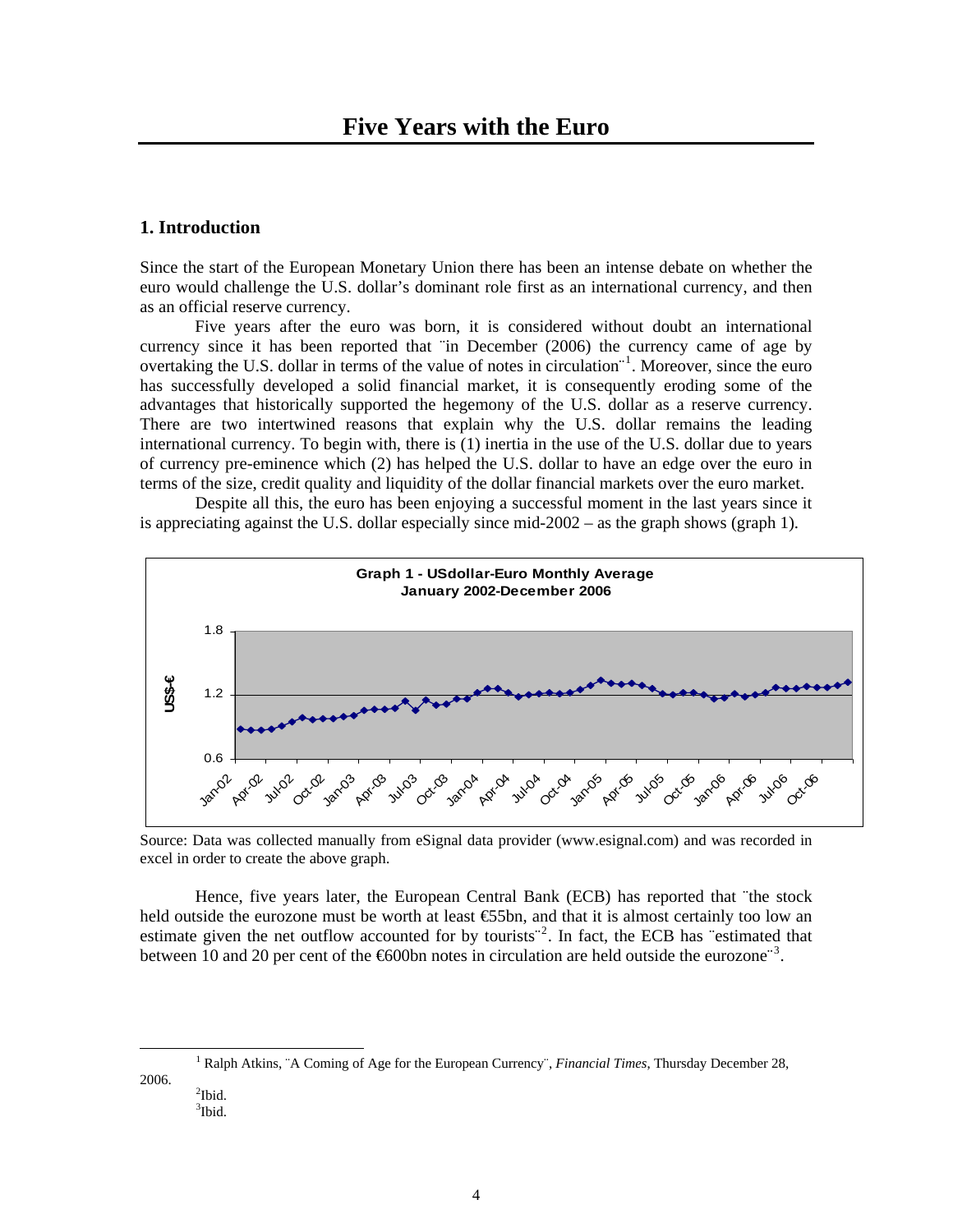Finally, the "Survey On the Use of Euro Cash outside the EU<sup>"[4](#page-4-0)</sup>, explains that the exchangeability of euro cash abroad seems to have generally improved, with a number of delegations noting wider acceptance and availability of the currency at banks and exchange offices. The biggest progress seems to have been made in improving general awareness of the euro on an international level, with a number of responses referring specifically to the rise of the euro exchange rate as being a major factor in enhancing the image of the currency.

### **2. The Euro Five Years Later: a Success Story with a Role as Reserve Currency and International Money**

By definition money is the set of assets in an economy regularly used to buy goods and services, and it has three fundamental functions which are going to determine its importance as a reserve currency and as international money. Due to these three roles that money plays, economists have agreed that the world needs to have a currency respected world-wide and that is considered an ¨international currency¨; that is, a currency that is used outside its home country by nonresidents for transactions with residents of the home country or with residents of third countries<sup>[5](#page-4-1)</sup>.

In order to become international money and reserve currency, it is extremely important to evaluate how a currency performs in reference to the three fundamental functions such as, a medium of exchange which is linked to the authorities' decision of the currency they are going to use when intervening in the foreign exchange market. As a unit of account, the Euro is used to post prices and record debts. Finally, it is a store of value which is used to transfer purchasing power from the present to the future, assuring that the value of the currency remains reliable in terms of future purchasing power.

In common usage, money refers to the many [circulating currencies](http://en.wikipedia.org/wiki/List_of_circulating_currencies) with [legal tender](http://en.wikipedia.org/wiki/Legal_tender) status conferred by a [national](http://en.wikipedia.org/wiki/Nation) state. However, governments do not decide which currency will become international money; rather it is the private market which reaches a tacit agreement on which currency to use based on the economy size, the financial system, confidence in the currency's value, political stability, and a network of externalities<sup>[6](#page-4-2)</sup>.

Before the euro was launched, the debate centered around whether the euro would be able to perform highly in these three areas to break with the U.S. dollar usage inertia and become an international currency on the same scale as the U.S. dollar. After five years, the statistics show that as a store of value the euro comes close to challenging the dollar. However, as a unit of account and medium of exchange, the dollar maintains its pre-eminence, although this role is not as secure as it once was.

Some of the arguments used by the Bank of International Settlement (BIS) explain that the euro as a medium of exchange is very close to overcoming the U.S. dollar. One reason given was that the U.S. Treasury Market enjoys the highest credit quality rating AAA while the euro equivalent market rate only reaches AA++— since several Euro area governments are rated below AAA. Because of this, the euro credit rating ranks lower than the U.S., helping the U.S. dollar to be more widely traded. This makes the U.S. dollar foreign exchange market more liquid and, from an investment point of view, more profitable than the euro counterparts. However, the difference between AAA and AA+ credit rating is minimal according to Standard and Poor's, which is considered the world's foremost provider of independent credit ratings.

<span id="page-4-0"></span> <sup>4</sup> European Commission, Directorate General, Economic And Financial Affairs, Survey On The Use Of Euro Cash Outside The EU Results of a survey of Commission delegations carried out during February 2004, Brussels, 13 April 2004, p. 8.

<span id="page-4-2"></span><span id="page-4-1"></span>Ewe-Ghee Lim, ¨The Euro´s Challenge to the Dollar: Different Views from Economists and Evidence from COFER and other Data," International Monetary Fund, WP/06/153, p. 3.

 $<sup>6</sup>$  IBID page 7-8.</sup>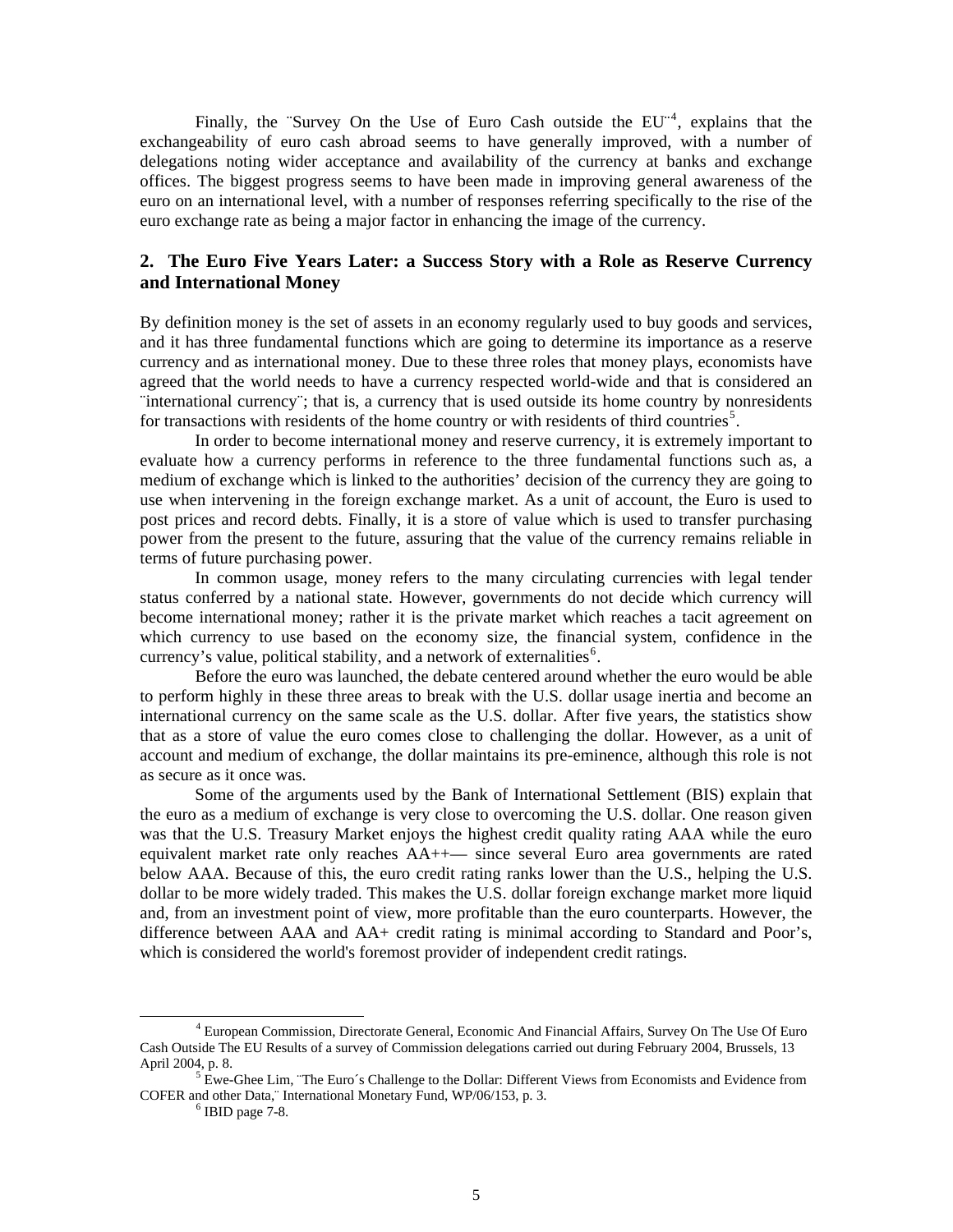| <b>Republic or Kingdom of:</b> | <b>Credit Rating</b> |
|--------------------------------|----------------------|
| Austria                        | AAA                  |
| Belgium                        | $AA+$                |
| Germany                        | AAA                  |
| Demark                         | AAA                  |
| Finland                        | AAA                  |
| France                         | AAA                  |
| Ireland                        | AAA                  |
| Italy                          | $A+$                 |
| Netherlands                    | AAA                  |
| Norway                         | AAA                  |
| Portugal                       | $AA-$                |
| Spain                          | AAA                  |

Source: Standard and Poor's Government Bonds Credit Rating List. http://www2.standardandpoors.com/portal/site/sp/en/eu/page.topic/ratings\_sov/2,1,8,0,0,0,0,0,0,0,4,0,0,0,0, 0.html

As a unit of account, the U.S. dollar continues to be the leading pre-eminent currency benchmark especially after the failure of the Bretton Woods system. Nonetheless, the euro continues to play an even increasingly important role in the international exchange rate market. For instance, the International Monetary Fund reported in 2005 how the share of U.S. dollar holdings as foreign exchange reserves has changed in industrial countries. Analyzing this change in relation with the euro, the data represented in the graph below, shows that in the last year reported, the U.S. dollar rose to almost 74 percent while the share of the euro in industrial countries' foreign exchange reserves declined slightly to 19 percent in  $2005^7$  $2005^7$ . However, comparing the statistics from 1999 to 2005, the data demonstrate a struggle between the U.S. dollar and the euro since in year the 2002, while the euro made a peak at 22.4 percent, the U.S. dollar hit the lowest level at 68.9 percent.

<span id="page-5-0"></span> $\overline{7}$  $\frac{7}{1}$  International Monetary Fund, Economic Outlook 2006, Appendix, http://www.imf.org/external/pubs/ft/ar/2006/eng/pdf/file11.pdf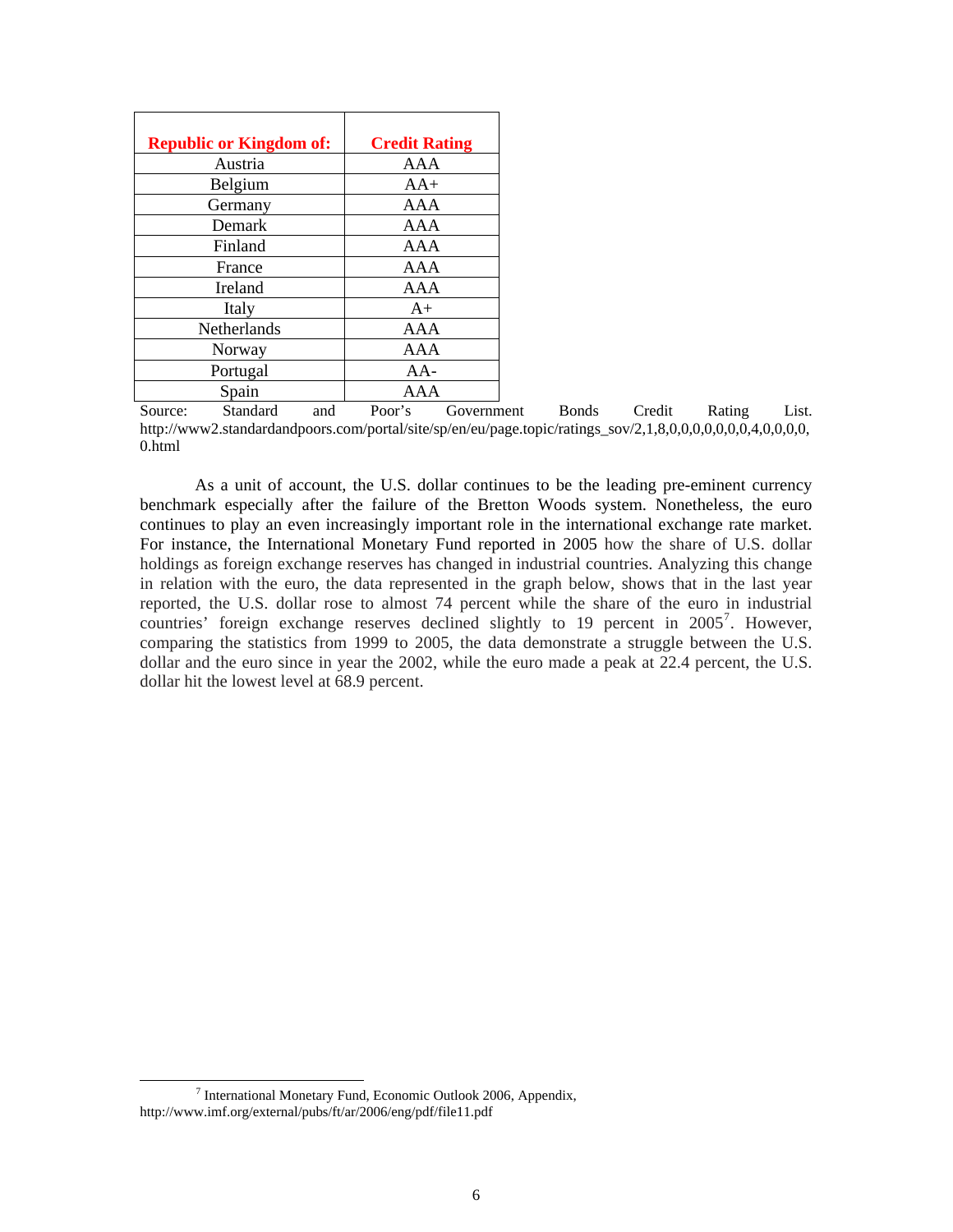

Source: Data has been gathered from the International Monetary Fund ¨Economic Outlook 2005¨. <http://www.imf.org/external/pubs/ft/ar/2006/eng/pdf/file11.pdf>

Finally, as a store of value, the statistics show that even if the euro-denominated nongovernment debt security markets has increased in the last ten years, the gap is still quite open in real terms.

| <b>Non-Government Debt Security</b>    |                    |                    |                 |                 |
|----------------------------------------|--------------------|--------------------|-----------------|-----------------|
| Market – in billions of U.S. dollars   | <b>U.S.\$ 1995</b> | <b>U.S.\$ 2005</b> | $\bigoplus$ 995 | $\epsilon$ 2005 |
| <b>Money Market</b>                    | 1.175              | 3.252              | 451             | 1.000           |
| <b>Bond Market</b>                     | 7.145              | 18.462             | 2.913           | 9.254           |
|                                        |                    |                    |                 |                 |
| <b>Total Outstanding: Domestic and</b> |                    |                    |                 |                 |
| International                          | 8.319              | 21.714             | 3.364           | 10.254          |

Source: BIS Working Papers No. 218, page 24.

However, if we analyze the increase in percentage terms, we can see that the bond market and the total outstanding non-government securities show that the euro increase has outpaced the U.S. dollar demand in the last decade. This proves that the euro is slowly but surely challenging the U.S dollar's dominant role, first as an international currency, and then as an official reserve currency.

| <b>Percentage Change in Non-Government</b>          |         |        |
|-----------------------------------------------------|---------|--------|
| <b>Debt Security Market</b>                         | $U.S.\$ | €      |
| <b>Money Market</b>                                 | 63.87%  | 54.90% |
| <b>Bond Market</b>                                  | 61.30%  | 68.52% |
| <b>Total Outstanding Domestic and International</b> | 61.69%  | 67.19% |

 Source: This graph has been elaborated manually using the data provided by the BIS and used in the previous table.